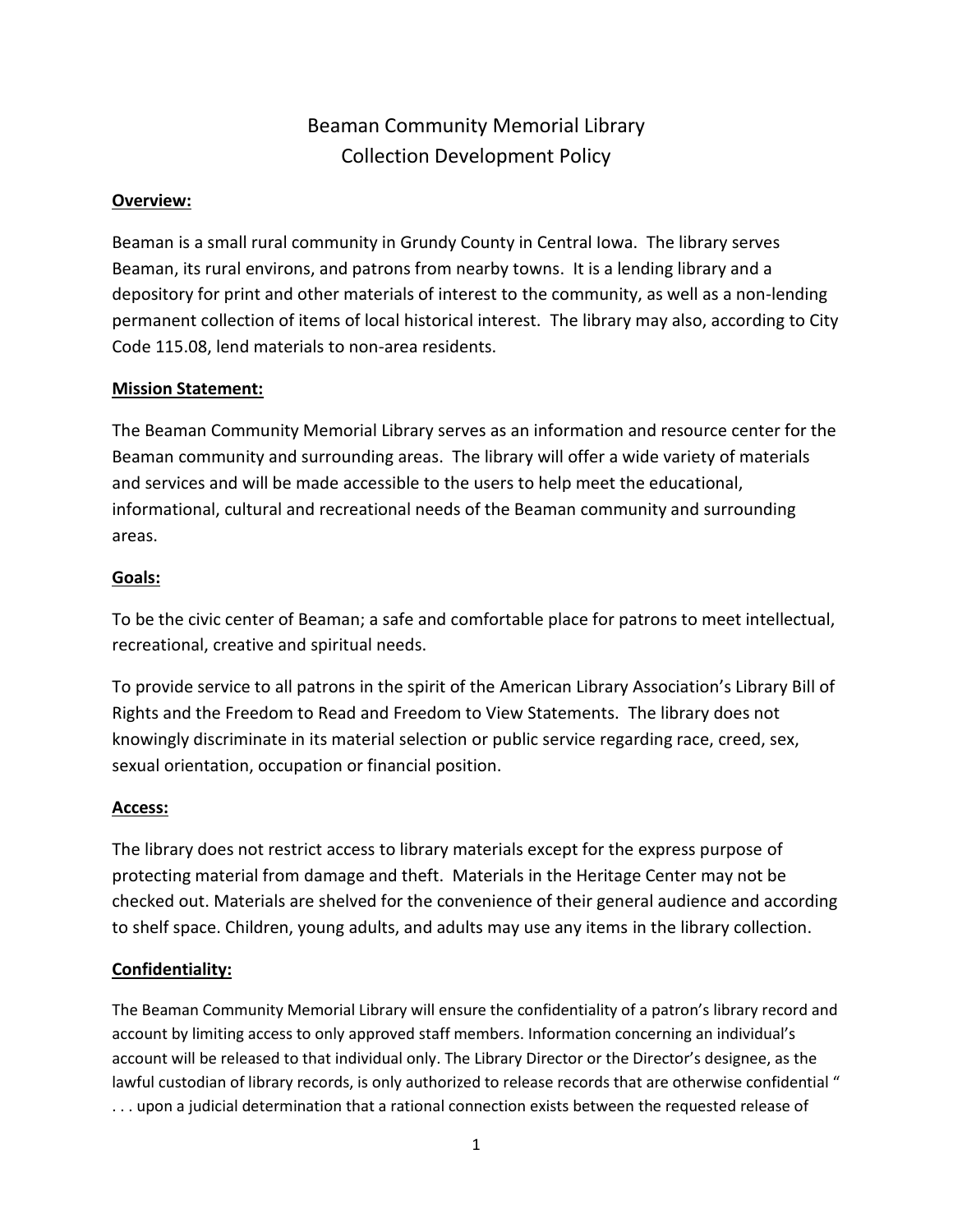information and a legitimate end and that the need for the information is cogent and compelling" (Iowa Code 22.7)."

## **Intellectual Freedom:**

The library subscribes to the American Library Association's definition of Intellectual Freedom as "the right of every individual to both seek and receive information from all points of view without restriction. It provides for free access to all expressions of ideas through which any and all sides of a question, cause or movement may be explored."

## **Purpose of Collection Development Policy:**

To be a guide for library staff in their selection decisions and a source of information for the public about how materials are selected and the collection developed.

## **Responsibility for Selection:**

The Library Board of Trustees adopts the Collection Development Policy, which is the guiding document for building the library's collection.

Community and individual participation in collection development are encouraged and given serious consideration.

Selecting materials according to the Board's policy is the responsibility of the director. Questions about the policy or its execution should be referred to the director.

## **Selection Guidelines:**

Demand: The individual request of a patron for a title is generally honored if the request conforms to selection and directional guidelines outlined in this policy statement. Another demand issue is to include best sellers.

Need: Some of the material added to the library collection is for the purpose of updating and further developing certain subject areas. Material added in this manner is selected from reviews, availability lists, vendors' catalogs, bibliographies and local experts.

Controversial issues: The library attempts to present a representative selection of materials that present all sides of an issue. However, materials on controversial issues that present only one side of a question and are written in a violent, sensational, and inflammatory manner, or are not based on truth or solid research will ordinarily not be selected.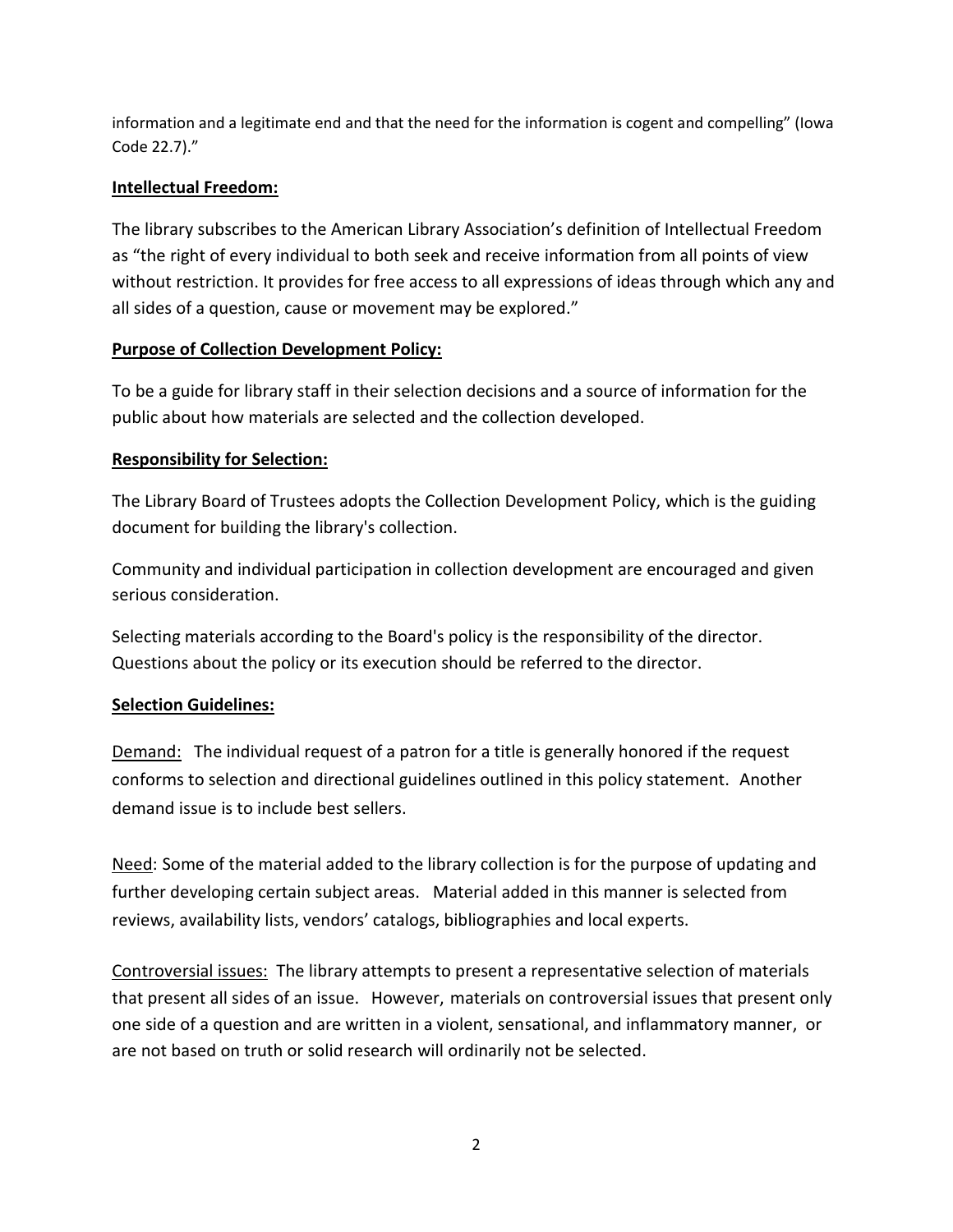Gifts: The Library will gladly accept money, books or other materials as donations; however, the Librarian and Board of Trustees reserve the right to screen all materials received in this manner, and to decline or dispose of any which do not meet the Library's needs. In general, gifts will not be accepted unless they are given to the library without restriction and will be accepted with the understanding that the gift is to become solely the property of the library. Gifts MAY BE tax-deductible and the library will furnish the donor with a receipt upon request. Library staff will provide a description of the donated item, but cannot place monetary value on items donated or advise on tax matters. Furthermore gifts of books and DVDs will be evaluated for their relevance and condition. Books of interest to Beaman or the state of Iowa, history books and classics as well as books published within the current decade may be considered for acquisition. Books that have condition issues such as tears, stains, yellowed pages, handwritten notes or names, library markings or water damage will not be of use to the library.

Adult Fiction: The library endeavors to provide fiction of some literary merit. The problem of selecting fiction involves a variety of types of novels and the need to satisfy readers of differing tastes, interests, purposes, and reading levels. We will, in the majority of cases, purchase books on best sellers' lists or the subject of excellent reviews.

Children's and Youth Fiction: The library will follow the same guidelines as above in selecting fiction for children, **youth** and young adults. Special consideration is given to appropriateness. However, the Library cannot assume the responsibility of deciding what a child may or may not read or view. Parents are strongly encouraged to be aware of what their child is reading

Non-fiction/Biography: The library will not select highly specialized material in most fields, especially law, medicine, or science. The non-fiction selection is heavily weighted toward practical volumes, particularly on health and nutrition, hobbies, decorating and history. Children's non-fiction especially will be selected based on book reviews and requests. Biographies will be purchased most frequently for adult readers unless some are specifically requested for children and youth.

Periodicals: Periodicals will be selected based on community interest and may change depending on usage. The selection of periodicals is also heavily weighted toward cooking, home-making and country living. Periodicals that will be kept more than a few months include Consumer Reports, the Mayo Health Clinic Letter and Our Iowa. Newspapers will be kept for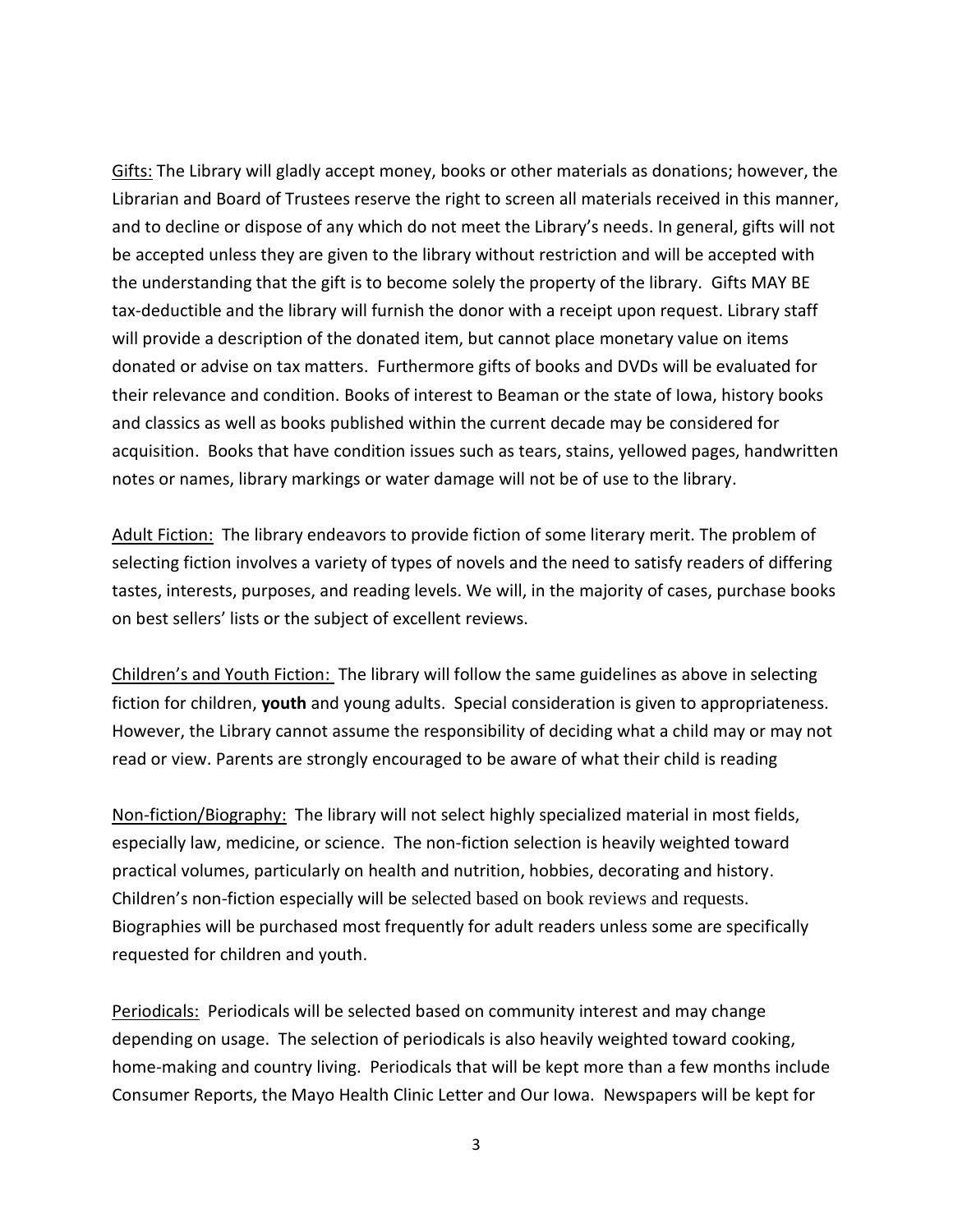four weeks and articles from them may be clipped and kept in the Heritage Center's historical collections.

Non-Print Media: The library offers DVDs, story hour kits, puzzles and puppets for check-out. If patrons request other materials they may be acquired as well. DVDs will be current or classic movies. We endeavor to maintain a collection of family-friendly movies. However, current movies that may have R ratings are also acquired. Parents are again strongly encouraged to be aware of what their children are watching.

The Heritage Center is a repository for material culture items related to the history of Beaman and its environs. Such items may be print materials, advertising items or other business memorabilia, photographs, clothing, home furnishings, art, historic films and other man-made artifacts. They will be accepted based on their relevance to the history of Beaman and its citizens and the library's ability to care for and house them.

#### Government Documents:

Current and archival copies of the Beaman Municipal Code and City Council agendas and minutes are retained in the Heritage Center.

Electronic Media: The library subscribes to Hoopla Digital for the convenience of patrons who wish to borrow ebooks, music and movies.

General Selection Criteria: One or more of the following criteria will be required for materials selected for the library. Insight into human and social conditions Suitable content or style for the intended audience Present or potential relevance to community needs and interests Contemporary significance or current value Some relation to the existing collection Positive recommendations from the public or significantly good reviews Fills a need in a subject area Not readily available elsewhere in the community Meets the need of a special population in our service area Price and format are consistent with those of the rest of the collection